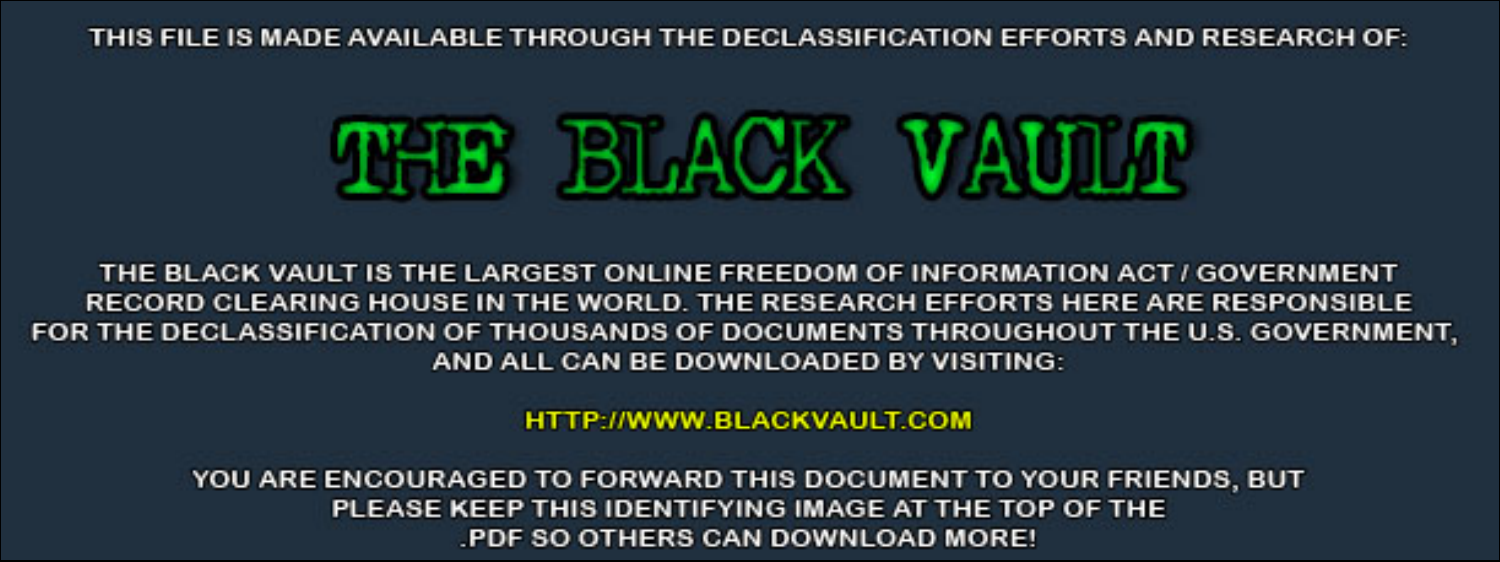# **Cryptologic Almanac 50th Anniversary Series**

# **The Effort to Create a Smokefree NSA**

(D) Since January 1, 1990, the National Security has been a totally smokefree workplace, but it has not always been like that. From the Agency's beginnings in 1952, work and dining anywhere in the Agency were conducted in a blue haze of tobacco smoke.

(D) The publication in 1964 ofthe Surgeon General's original report on the harmful impact of smoking on health led to the publication of a set of federal "Guidelines" to control smoking in GSA-operated buildings, but they were merely "recommendations vice directives." **In** addition, they did not apply to Department of Defense (DOD)-owned facilities, so they were completely ignored by the Agency.

(U) Even though the Surgeon General's report stated that over 33 million nonsmoking Americans had chronic health problems that were exacerbated by tobacco smoke, most smokers and managers felt that environmental tobacco smoke (ETS) was nothing more than a nuisance to nonsmokers.

 $(b)(3)-P.L. 86-36$ 

#### (U//FOUO)

(U) The movement towards a smokefree environment in the Agency started on April 13, 1975, when  $\vert$  then the chief of R242, wrote a letter to the Director, Lieutenant General Allen, suggesting the following actions:

- 1. A memo to the workforce, from the Director, stating the impact that ETS could have on people with health problems
- 2. A memo prohibiting smoking in conference rooms
- 3. A memo or directive establishing nonsmoking areas in the cafeteria and executive dining room

(U) John J. Connelly, the NSA Assistant Director for Personnel and Security (ADPS), responded by saying that the Agency had no authority to prohibit smoking and that it had to rely on common courtesy and the consideration of one's co-workers to solve the problem."I foresee no Agency directive prohibiting smoking in NSA other than those areas where fumes, volatile agents and chemicals make for possible fire hazards," was Connelly's final conclusion.  $(U//FOUO)$ 

 $(U)$  As a result of **IPEREFISTED** persistence, in the spring of 1976 the ADPS concurred in creating a committee to study the problem and make recommendations. The committee,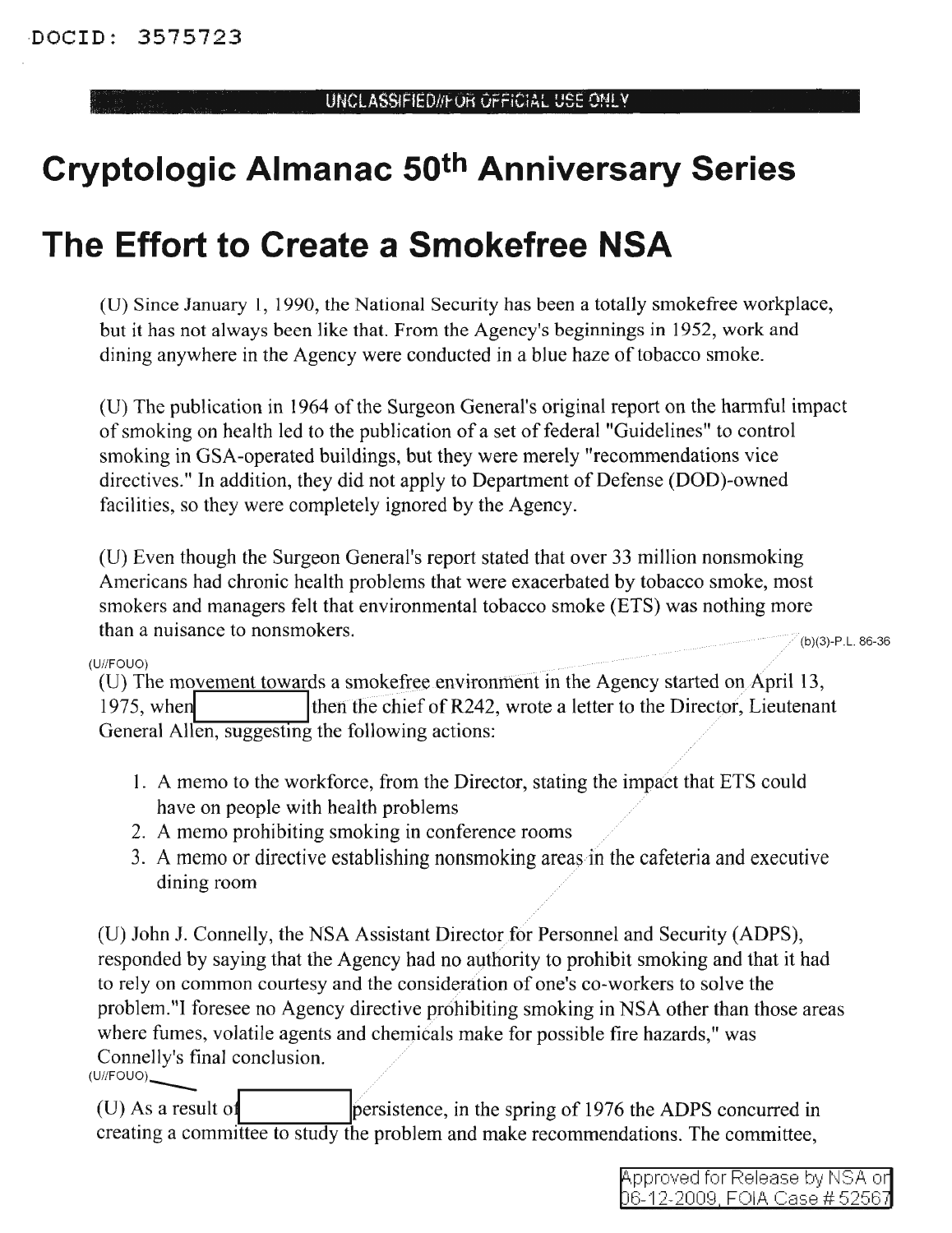however, met only once.

(U) On October 14,1976, the DOD Deputy Assistant Secretary of Defense for Installations and Housing issued a memorandum supporting the implementation of the GSA guidelines in DOD facilities. A month later Louis J. Bonanni, the NSA Deputy Assistant Director for Installations and Logistics, issued a memorandum that "encouraged" supervisors to implement the GSA "guidelines."

(U) A DOD "Instruction" on smoking control was issued on August 18,1977. This essentially restated the GSA guidelines, but it also contained a paragraph that required an educational program to discourage smoking. The "Instruction" carried authority that the previous "guidelines" had not, and it required some form of implementation by each DOD organization.

(U) On July 31, 1978, the NSA Deputy Director for Management Services (DDM) issued a directive that formally established the authority for the Agency to create an educational program on the harmful effects of tobacco use. It was agreed to have a table outside the cafeteria for the American Cancer Society's Great American Smokeout in November. The American Lung Association provided two people to man the table on the day of the Smokeout, assisted by a handful of eager Agency employees. This was very successful and provided an additional list of Agency people who were smoke sensitive. The success of this activity led to similar activities for each successive annual Great American Smokeout.

#### $(U//FOUO)$

(U) The DDM, Dr. Don Jackson, and met on January 11,1979. After presented data that showed the cost to the Agency in terms of dollars and lost productivity due to tobacco usage, Dr. Jackson agreed to the following:

(b)(3)-P.L. 86-36

1. Publication of an article by in the NSA Newsletter

2. Implementation of a smoking education program

to the Director and his seniors 3. A briefing by

### $(U//FOUO)$

(U) As a result of this meeting, briefed the Director (Vice Admiral Inman) and his seniors on March 22, 1979. presented data that showed that smoking was costing the Agency 151 person-years per year of lost productivity, plus untold thousands of dollars attributable to premature deaths and disabilities, cleaning the air of tobacco smoke, cleaning the facilities of tobacco debris, etc. After the briefing, the Director gave his support to a continuing education program and authorized an NSA Newsletter article for his signature expressing his strong support for the implementation of the DOD Directive.  $(U//FOUO)$ 

(U) Second, the NSA Newsletter of March 1979 published an article authored by entitled "Tobacco Smoke and Indoor Air Quality."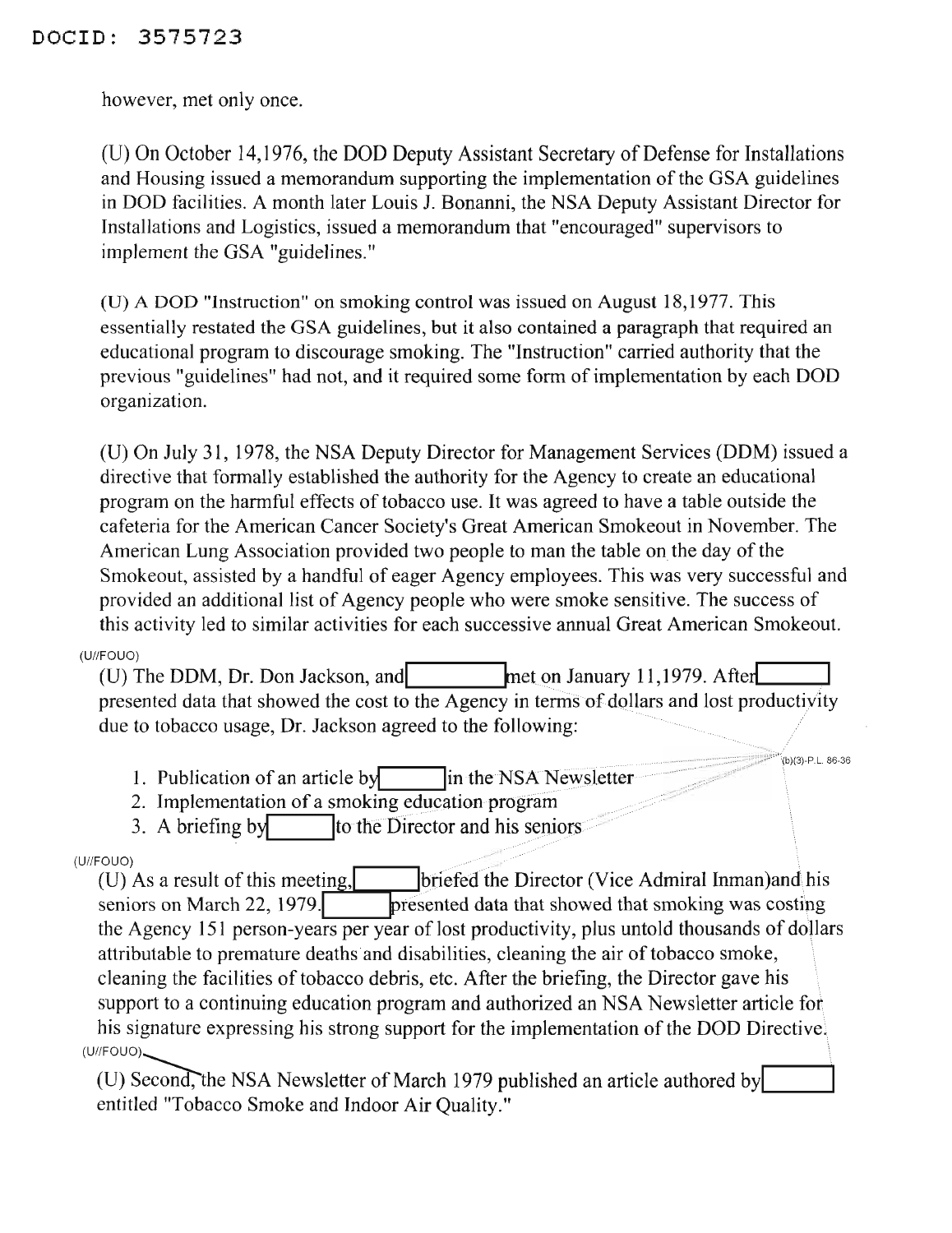(0) Third, a task force to develop the education program was formed, and it initiated a fiveday (April 23-27) "Smoking Education Program" with video presentations, booths providing data on the harmful effects of tobacco smoke, displays outside of the Friedman Auditorium, and external health experts as speakers. The program was a resounding success and led to the identification of hundreds of people who were suffering from tobacco smoke in their workplace.

(U) During 1980 and 1981, the implementation of the DOD directive took place, but it met with strong opposition in many areas. The December 1980 edition of the Newsletter ran an article by the Director affirming his support for the DOD directive and outlining his suggestions for the managers and workforce to follow. This article stimulated many nonsmokers to start complaining to their supervisors and to insist on getting as much isolation as possible from the tobacco smoke of their colleagues.

 $\langle b \rangle$ (3)-P.L. 86-36 (0) In April 1982 the first Agency "Quit Smoking" clinic was conducted under the sponsorship of the Civilian Welfare Fund. Maryellyn Holmes, the Executive Secretary of the CWFC, wrote a memorandum describing the success of this clinic and made an appeal to the chief of M34 to continue the program.

#### (U//FOUO)

(U) In November 1982, **Ibriefed the Director, Lieutenant General Faurer, and his** senior managers. At that time suggested stronger controls on where smoking could take place and the creation of an ombudsman so that nonsmokers with complaints would have an authoritative person to whom they could appeal.

#### (UIIFOUO)

(0) In February 1983, General Faurer issued a memorandum affirming his support for controlling smoking in the workplace. He also appointed  $\vert$  as the ombudsman with the title of Agency Smoking Policy\Compliance Officer (ASPCO). A Personnel Management Bulletin stated "smoking should not be permitted in work areas shared by smokers and nonsmokers when an accommodation cannot be made."

(D) The Agency regulation on smoking was reissued on October 27, 1983. For the first time it guaranteed a smokefree workplace to persons whom the NSA Medical Director certified as having a medical problem caused or aggravated\by tobacco smoke.

#### (U//FOUO).

(D) During the first week in January of <sup>1985</sup> the ASPCOJ **I**solicited Agency views on smoking when he polled the Agency workforce via a note that went out with each paycard. Eighty percent of the workforce responded **If**ound that 81 percent of the respondents were nonsmokers and that 34 percent of the nonsmokers said smoking was currently a problem in their work area. Seventy-five percent said that smoking in the workplace adversely affected their productivity.

#### (U//FOUO)

 $(U)$  A new and much stronger DOD directive on smoking in the workplace was issued on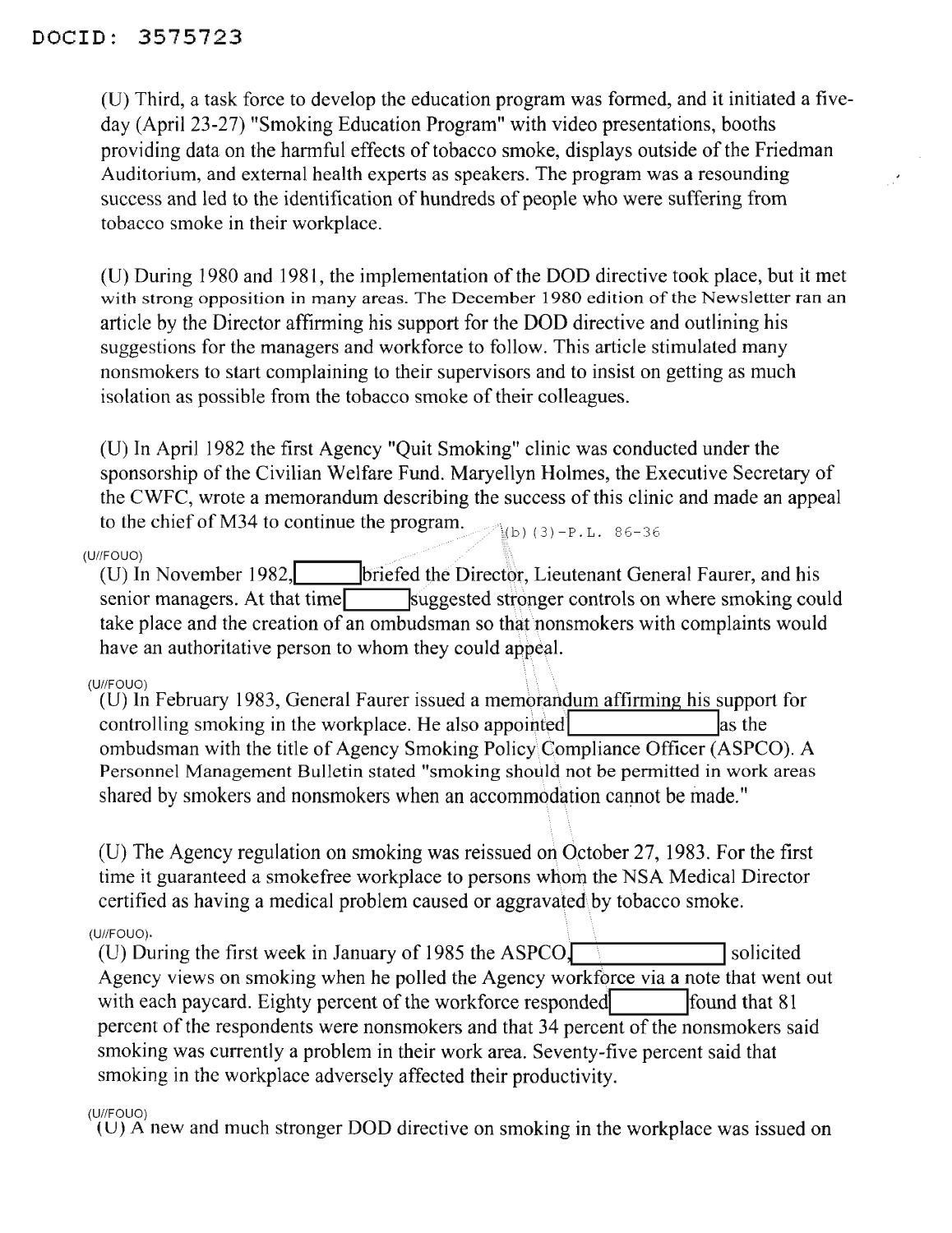...

March 11, 1986. For the first time nonsmoking was established as the norm. Although smoking was not totally banned, it was permitted in common work spaces only if it did not adversely affect nonsmokers. Smoking was still permitted in private offices new ASPCO, also declared that 60 percent of the cafeteria would be a nonsmoking area, that there would be designated smoking and nonsmoking restrooms, and that free smoking cessation clinics would be conducted during working hours.

#### $(U/H$ FOUO)

(U) In November 1986, Whitney Reed, the Assistant Director for Training, banned smoking in the classrooms, corridors, stairwells, restrooms and operational areas of the International Tower Building (ITB), which housed most of the National Cryptologic School. However, smoking was still permitted in private offices and in the vending area of the ITB.

#### (UIIFOUO)

 $(b) (3)-P.L. 86-36$ (U) Although the 1986 DOD directive called for educational programs on the health consequences of tobacco smoke, no such program existed at NSA when became the NSA Deputy Assistant Director for Training in January 1987. He immediately instituted an educational program, which was incorporated into the orientation course (CY-187) taken by all new Agency employees. This program emphasized the impact of smoking on both smokers and nonsmokers and explained in detail the new Agency smoking restrictions. The program emphasized a person's right to a smokefree workplace. Although things improved, smoking problems continued to exist despite the new regulations and the educational program.

### (U/FOUO)

(U) On October 17, 1988, the new ASPCO issued a memorandum prohibiting smoking in the corridors of the Operations One and the Headquarters Buildings due to poor ventilation.

(U/F<sub>OUO</sub>).<br> **(U)** On December 2, 1988, briefed the Director, Vice Admiral William Studeman, and his seniors on the problems of smoking in the Agency. The Director approved recommendations made at the briefing despite opposition from a couple of the seniors. On February 21,1989, Admiral Studeman signed a memorandum stating that as of July 1, 1989,

- 1. Smoking in common office spaces would be prohibited;
- 2. Nonsmoking areas in cafeterias would be expanded from 60 to 75 percent;
- 3. The sale of tobacco products in NSA buildings and facilities would be prohibited;
- 4. The Agency would become a totally smokefree workplace as of 1 January 1990; and
- 5. Free smoking cessation clinics would be available for anyone wishing to take them.

(U) Even though there was an initial effort by a group of smokers to overturn the Director's decision, the policy was implemented with little difficulty.